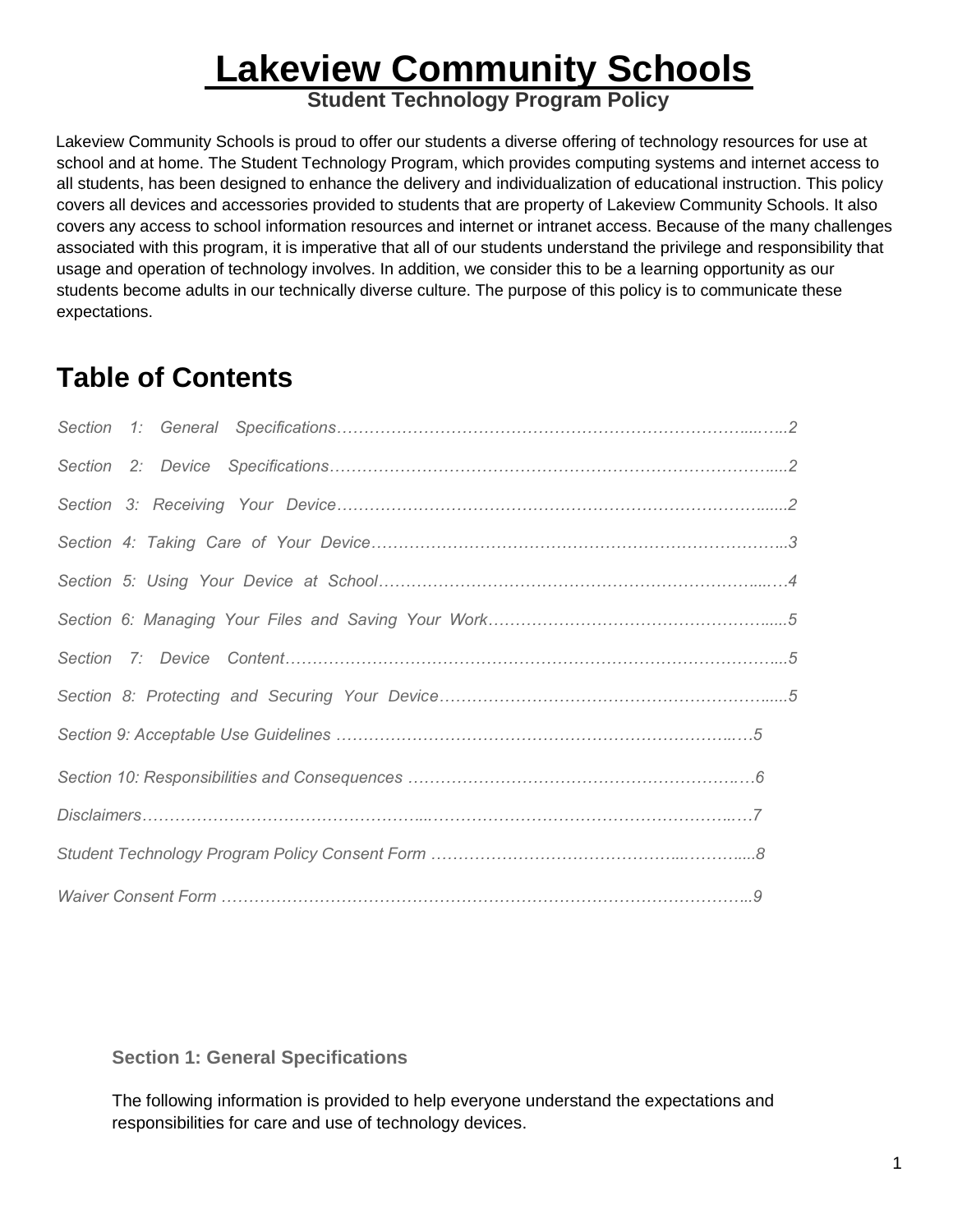- Students will receive instruction from school district staff on the proper use of devices.
- Students will be able to take devices home during the school year if the student fills out the

Consent Form and pays the usage fee (\$35). Families with multiple students will pay \$35 for the first three devices.

● Students will care for and maintain each device as a valuable piece of Lakeview Community Schools equipment.

● Students must take all precautions to prevent theft; for example, do not leave devices unattended or in the passenger area of a car.

● Students must take precautions to prevent damage to devices; for example, do not leave devices where there is danger of coming in contact with moisture or excessive heat. This would include protecting devices from inclement weather.

• The district will provide some predetermined apps for student use.

● Students are to use devices to access only socially and educationally appropriate materials and websites.

● Students must not use devices to purchase goods and services via the Internet while on school grounds or at school functions. (Parents/Guardians/Students are charged with full responsibilities for any financial obligations incurred from the inappropriate use of devices.)

● Students are to use devices in accordance with this Student Technology Program Policy, the Internet Safety and Acceptable Use Policy and other specified documents.

● Device and device accessories are the property of Lakeview Community Schools and must be returned at the end of the academic year, upon withdrawal from Lakeview Community Schools, or at the request of a teacher or administrator. Willful failure to return devices in accordance with the stated conditions will result in criminal prosecution.

● **\*\*\*Since devices are the property of Lakeview Community Schools, officials of the school have the right to review all material stored on or accessed by any device. School officials may revoke a student's device use privileges for misuse or violation of policies.** 

**Section 2: Device Specifications** 

The devices covered by this policy are included but not limited to the following:

- HP 14" Chromebooks Apple iPad
- Laptop Computers Desktop Computers
- 

**Section 3: Receiving Your Device** 

Devices will be distributed during designated check out times. As part of this process, parents and students must have met the requirements (watched the informational videos and completed the form) associated with the yearly information sessions (Boot Camp). Before receiving devices, students and parents must sign and return the Student Technology Program Consent Form with the associated usage fee.

Students 9-12 may opt out of the school issued Chromebook program and may be allowed to use their own personal computer however this personal computer must work with the school selected apps and programs used for education. These personal devices must first be registered and approved by the District Technology Coordinator and Administration. When students register their personal computer students must provide the following (manufacturer, model, serial #, and computer name) For example (Apple, MacBook Pro, #14532178, Sarah's computer) Student owned devices will not be serviced by District personnel.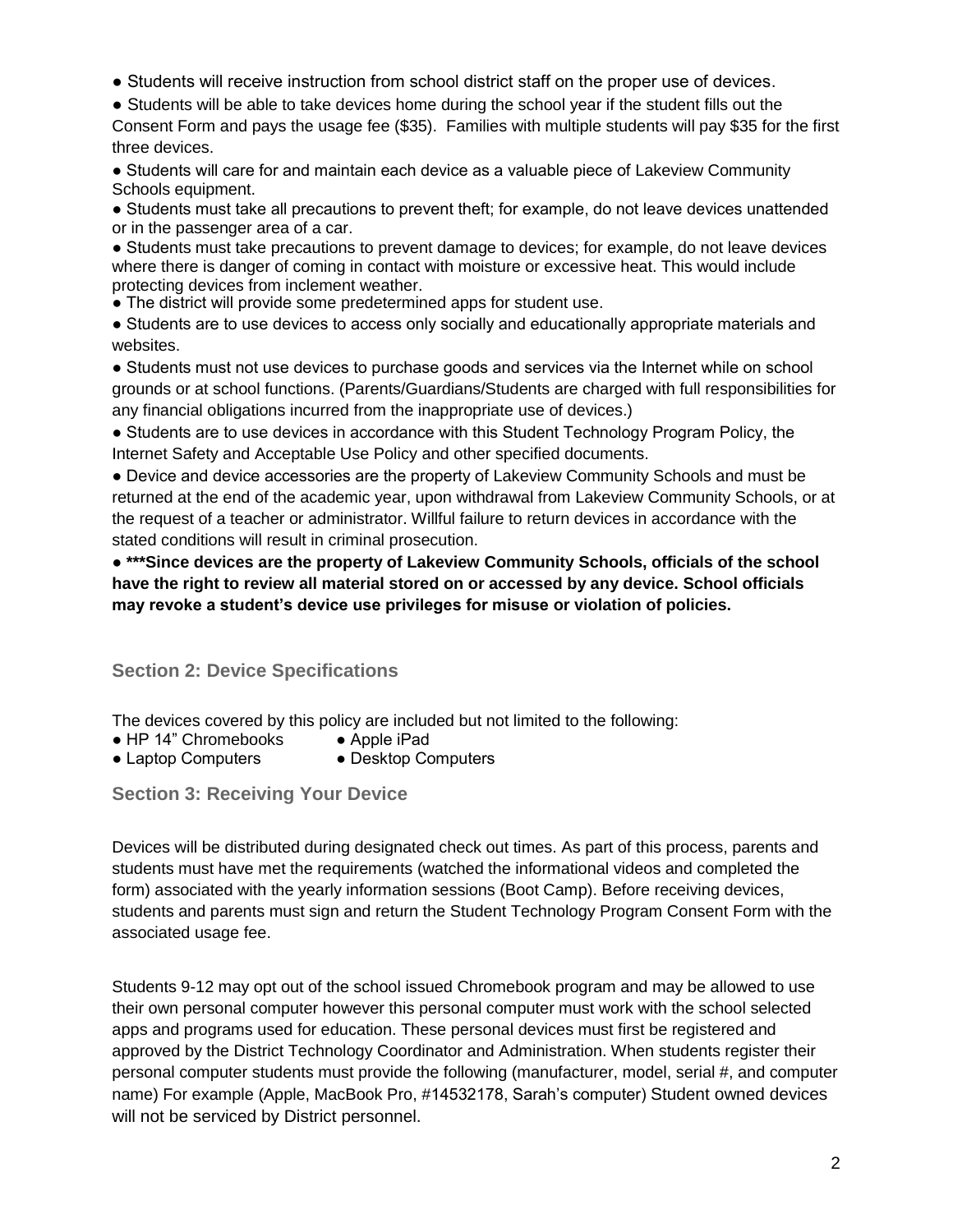Students are fully responsible for the care of devices and accessories they have been issued by the school. Devices that are damaged or fail to work properly must be immediately taken to designated school staff for an evaluation of the equipment.

#### **General Precautions**

● Devices are school property. All users will follow these expectations and the Internet Safety and Acceptable Use Policy.

• Devices must remain free of any writing, drawing, stickers, or labels that are not the property of the Lakeview Community School District.

- Devices must never be left unsupervised.
- Students are responsible for keeping their device's battery charged for school each day.

#### **Carrying Device**

Please carry your device in a manner that will not damage the device. The guidelines below should be followed:

● Some carrying cases (i.e. backpacks) can hold other objects (such as folders and workbooks), but these must be kept to a minimum to avoid placing too much pressure and weight on the device. Also, no items kept or carried within the closed lid whenever transporting the device. Ie: paper, pencils, etc.

#### **Screen Care**

The device screens can be damaged if subjected to rough treatment. The screens are particularly sensitive to damage from excessive pressure on the screen and/or lid.

- Do not lean on the top of the device when it is closed.
- Do not place anything near the device that could put pressure on the screen.
- Do not place anything in the carrying case that will press against the cover.

• Clean the screen with a soft, dry microfiber cloth or anti-static cloth. Use of harsh chemicals WILL damage the screen.

● Do not "bump" the device against lockers, walls, car doors, floors, etc. as it could break the screen.

#### **Section 5: Using Your Device at School**

Devices are intended for use at school each day. Students are responsible for having their charged device in all classes. Only charge your device with the provided charger.

#### **Supervision**

Under no circumstances should devices or other technology equipment be left in unsupervised areas. Unsupervised areas include, but are not limited to: the school grounds and campus, computer labs, break areas, unlocked classrooms or lockers, bathrooms, buses and hallways. Any device left in these areas is in danger of being stolen.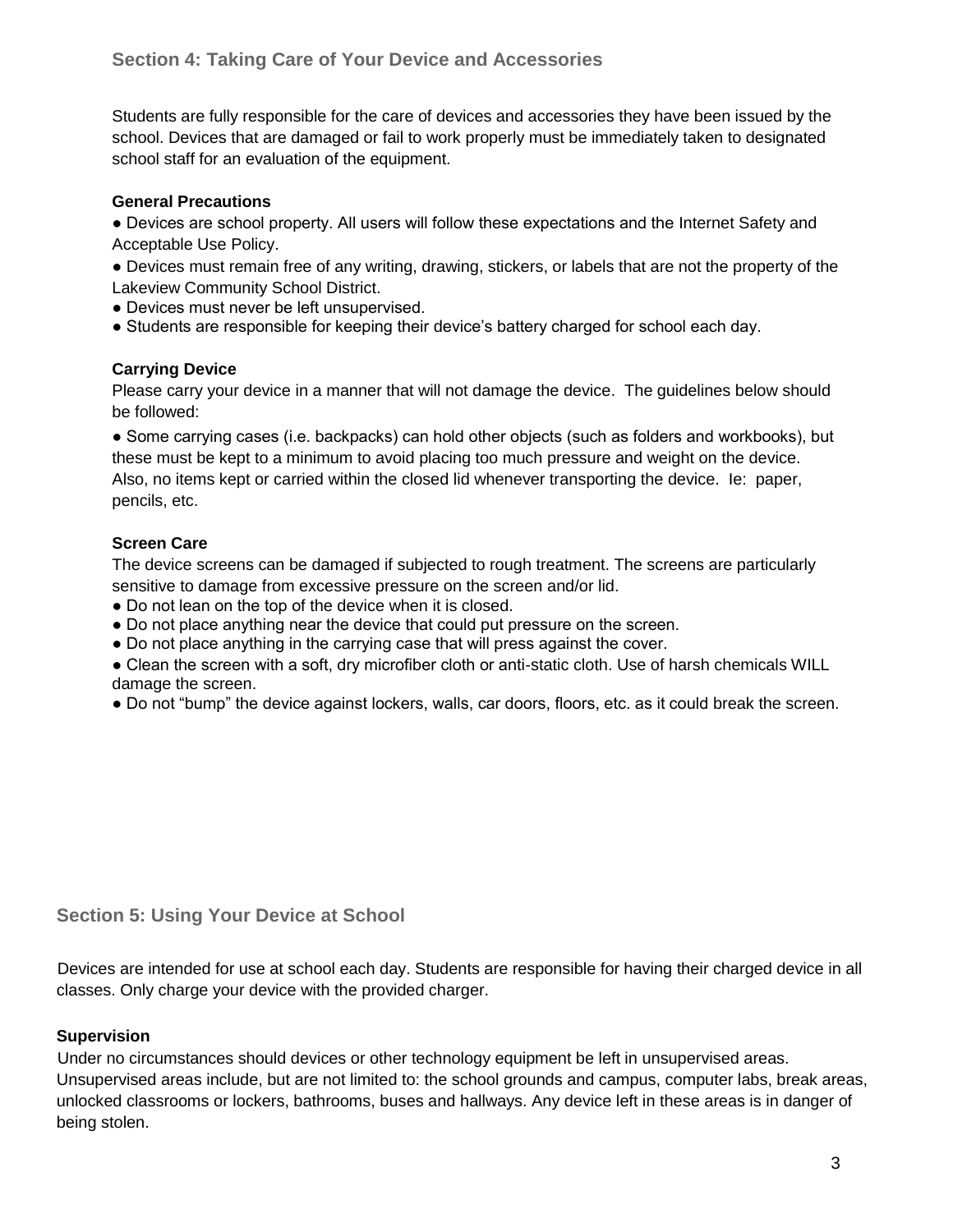Lockers are to be locked when storing any technology equipment. This includes, but is not limited to: power cords and devices.

Unsupervised devices will be confiscated by staff and taken to the administrative office. Each student is responsible for his or her device once it has been issued.

#### **Cameras**

Device cameras should be used with the District internet usage policies in mind and are not to be used without the permission of school officials. Areas that are NEVER permitted for camera usage include: bathrooms, locker rooms, any other areas without explicit permission from staff.

#### **Screensavers and Backgrounds**

Only school appropriate backgrounds and screensavers may be used on devices.

Examples of inappropriate backgrounds include the presence of weapons-related materials, pornographic materials, inappropriate language, alcohol, drug, gang-related symbols, etc... These types of pictures on devices or within files will result in disciplinary action and where appropriate, referral to law enforcement.

Devices are the property of the school district. Therefore, school staff members have the right to check any material stored on a student's device, including the screensaver at any time.

#### **Sound**

Students must have personal earbuds to listen to audio. Sound must be muted unless permission is obtained from the teacher for instructional purposes.

#### **Printing**

Cloud printing is available for certain copiers. However, sharing documents is the preferred method. Color printing is highly discouraged. No printing is allowed on school issued devices unless permission is obtained from the teacher for instructional purposes. Students are not permitted to print for personal use.

#### **Devices Undergoing Repair**

A loaner device will/may be issued to students when they leave their device for repair at their designated location. This will be at the discretion of the building administrator.

#### **Section 6: Managing Your Files and Saving Your Work**

It is the student's responsibility to ensure that work is not lost due to technical failure or accidental deletion. Device malfunctions are not an acceptable excuse for not submitting work.

**Section 7: Device Content** 

The apps originally installed by Lakeview Community Schools must remain on devices in usable condition and be easily accessible at all times.

#### **Content Supervision**

**\*\*\*Student devices will be filtered through the District's Internet content filter 24/7. Parents/Guardians are**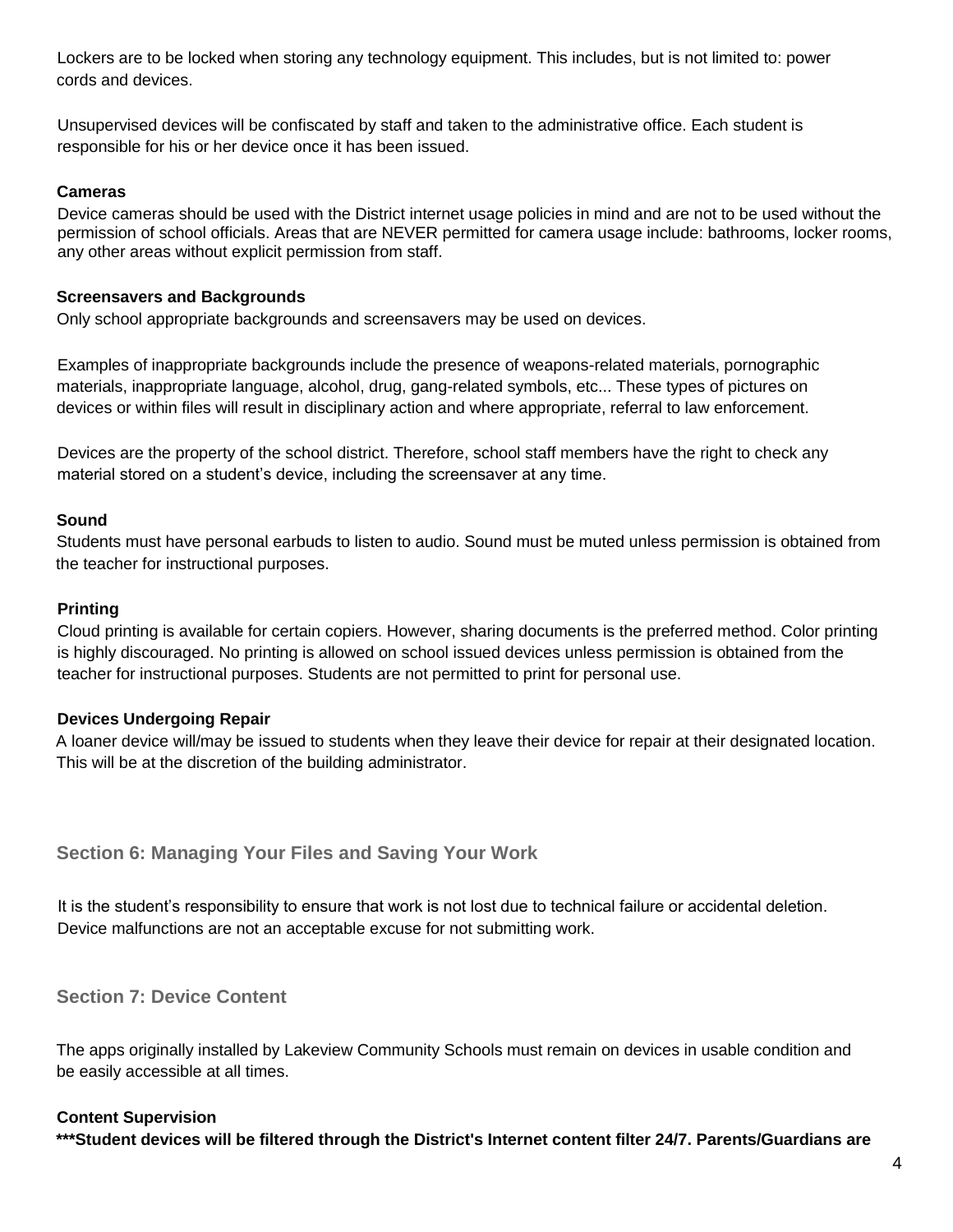#### **responsible for content supervision off school grounds.**

#### **Inspection**

Students may be selected at random to provide their school-issued device for inspection without notice by administration and/or their designee.

**Section 8: Protecting and Securing Your Device** 

#### **Device Identification**

Student devices will be labeled in the manner specified by the school. **Under no circumstances are students to modify, remove, or destroy these labels. Removing of labels can result in disciplinary action or fines as determined by the building principal.**

**Section 9: Acceptable Use Requirements** 

Students are responsible for their ethical, socially appropriate, and educational use of the technology resources of the Lakeview Community Schools. Access to the Lakeview Community Schools technology resources are a privilege and not a right. Each employee, student, and/or parent will be required to follow the Internet Safety and Acceptable Use Policy.

Under no circumstances should device cases be opened or devices turned on while in the locker room or restroom areas.

Transmission of any material that is in violation of any law is prohibited. This includes, but is not limited to the following: confidential information, copyrighted material, threatening or obscene material, and device viruses. Any attempt to alter data, the configuration of a device, or the files of another user, without the consent of the building principal or his/her designee, will be considered an act of vandalism and subject to disciplinary action in accordance with the Internet Safety and Acceptable Use Policy. Students who violate this may also be referred to law enforcement for criminal prosecution as appropriate.

#### **E-mail**

The only email account that students are allowed to access while using a school-issued device is that student's Lakeview Community Schools Google account (@lakeview.esu7.org). Emails sent or received via school provided accounts are not private and may be reviewed at any time and without notice.

**Section 10: Responsibilities and Consequences** 

#### **Responsibility for Damage**

The District purchases technology equipment with the standard manufacturer's warranty. These warranties only cover defective equipment during the period of the initial terms of purchase. These warranties do not cover damage to the device under the care of the student. **In addition, the District does not purchase additional extended warranties or insurance to cover damage to devices under the care of the student**. The student use fee will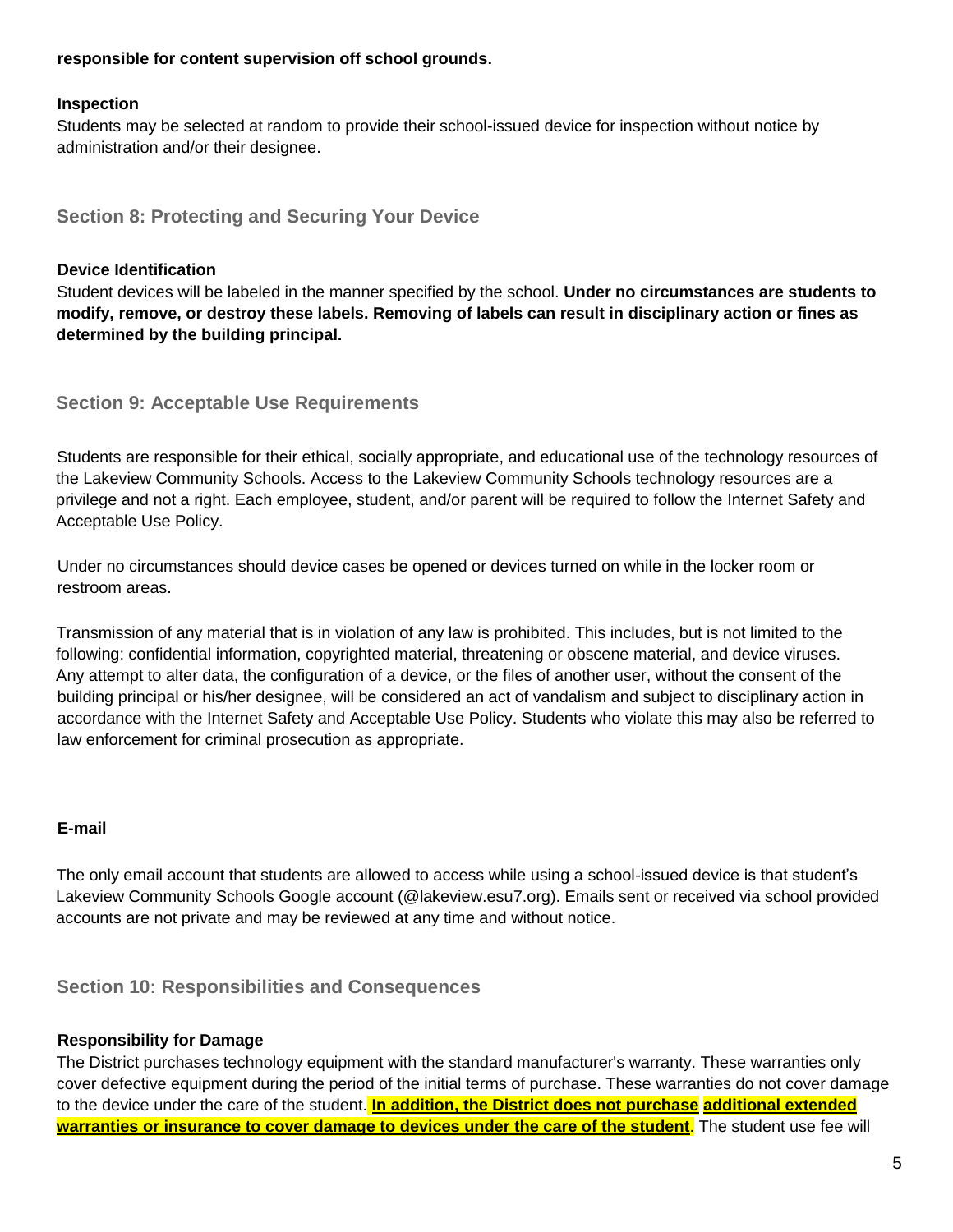be used to help offset the cost of repair or replacement based on each individual case.

**\*\*\*Students are responsible for any damage to School issued devices. Costs to fix or replace damaged devices will be the responsibility of the student. If the device is lost or stolen, full replacement cost will be the responsibility of the student.** 

**\*\*\*Students should not attempt to fix broken devices either themselves or through the use of a third party. Doing so is a violation of the manufacturer's warranty and replacement policies and will result in the student being liable for the full replacement cost.** 

**\*\*\*Power adapters and cords, device cases or any other school issued accessories are included in this policy as part of the device. If damaged, lost, or stolen, the student will be responsible for full replacement cost for the exact same item. The school will purchase the replacement charger.**

Repair Pricing Progression - If you have accidental damage, this is the repair progression you will incur.

1st Repair - \$10 2nd Repair - \$30 (or full price of repair if less than \$30) 3rd Repair - \$60 (or full price of repair if less than \$60)

If there is major damage due to negligence of the user, full replacement cost may be charged to the user.

Examples of typical repair costs:

| Replace Screen            | \$60      |
|---------------------------|-----------|
| Replace Keyboard          | \$60      |
| Replace Outer Cover       | \$20-\$50 |
| Replace Power Supply \$25 |           |
| Replace ChromeBook        | \$280     |

Charger Replacement - Chargers that are lost or damaged will be purchased by the school with replacement cost (approx.\$25) to be paid by the end user. The end user will not purchase a replacement charger as we want to ensure the proper voltage/wattage is utilized.

#### **Device Suspensions**

Device Suspensions may be administered for students who abuse their device privileges. Device suspensions are at the discretion of administration.

Non-compliance with these policies or the Student Internet and Computer Access Policy will result in loss of privileges, disciplinary action, and/or criminal prosecution as deemed appropriate. (See Student Internet and Computer Access Policy in the Student Handbook located at <https://www.lakeview.esu7.org/domain/24> )

**\*\*\*Electronic mail, network usage, and all files stored on a school-issued device are not to be considered confidential and may be monitored at any time by designated Lakeview Community Schools staff. The District will refer student misconduct to law enforcement and will cooperate fully with local, state, or federal officials in any criminal investigation, particularly those concerning or relating to violations of computer crime laws.** 

#### **Disclaimers**

The Lakeview Community School District is not liable for and disclaims any liability arising from any injury or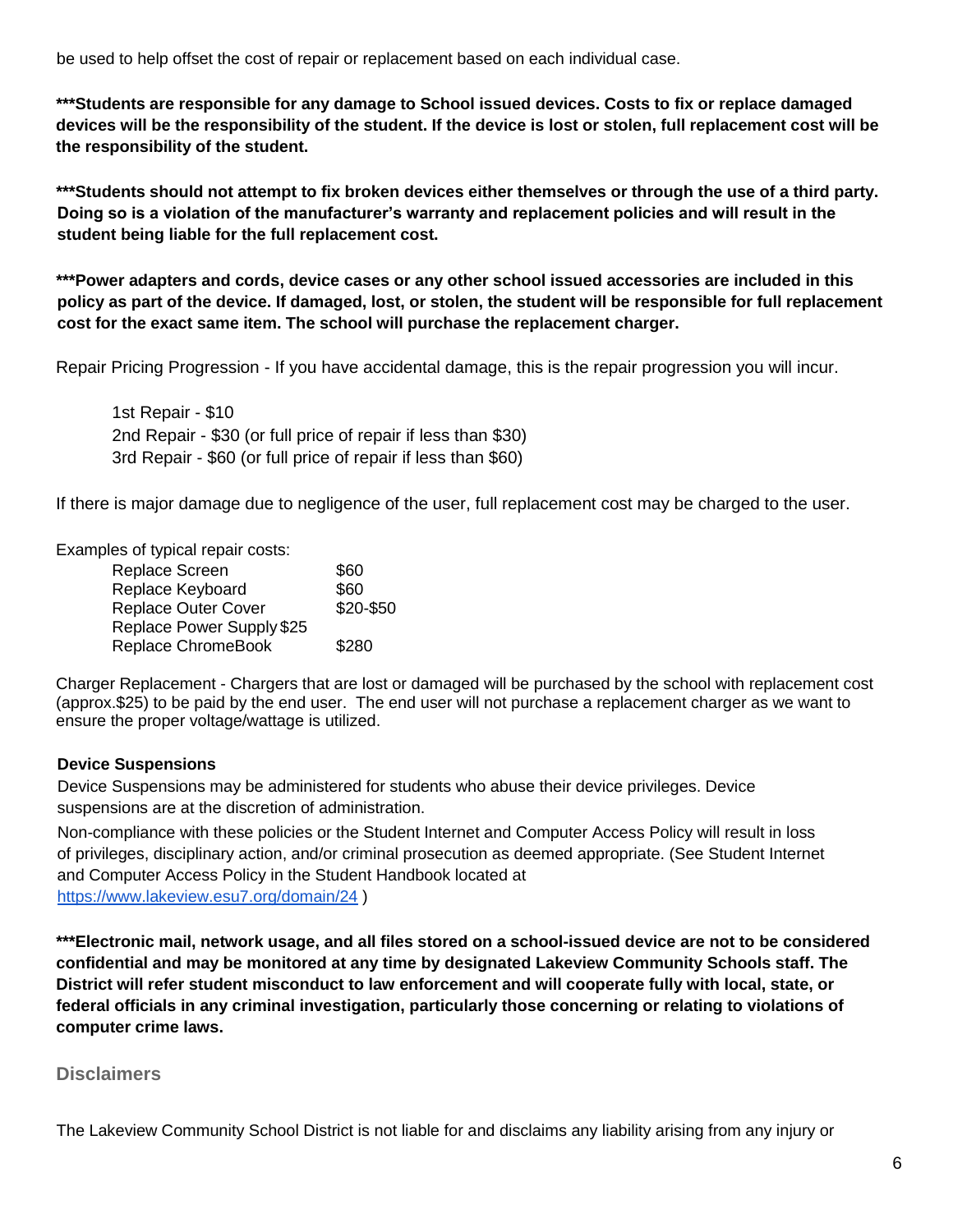damage caused by or stemming from unauthorized access to the network or inappropriate use of authorized access to the network.

A student and the student's parents or guardians, by submitting the Student Technology Program Consent Form with their respective signatures, agree to release the School District from any liability for physical or emotional harm or damage resulting to the student that is caused by or related to the inappropriate use of the device network.

# **Please refer to the Internet Safety and Acceptable Use Policy as printed in the Student Handbook**

<https://www.lakeview.esu7.org/domain/24>

# **Lakeview Community Schools**

**Student Technology Program Policy**

#### **Please PRINT the following information:**

Student Name (first & last): \_\_\_\_\_\_\_\_\_\_\_\_\_\_\_\_\_\_\_\_\_\_\_\_\_\_\_\_\_\_\_\_\_\_\_\_\_\_\_\_\_\_ Student Grade: \_\_\_\_\_\_\_

Parent/Guardian Name (first & last): \_\_\_\_\_\_\_\_\_\_\_\_\_\_\_\_\_\_\_\_\_\_\_\_\_\_\_\_\_\_\_\_\_\_\_\_\_\_\_\_\_

Parent email address: **Example 20** 

#### **2020-21 Lakeview Community School Parent/Student Chromebook Policy Handbook Agreements**

The Chromebooks issued by Lakeview Community Schools have been chosen to support digital curriculum and effective instruction within and outside of Lakeview classrooms. The devices can access the internet and run applications enabling learners to participate fully in digital learning opportunities. Use of a device is a privilege and students must demonstrate appropriate caution and responsibility when using it. Parent permission is required before any device may be assigned to a student.

#### **FOR PARENTS/GUARDIANS**

● I authorize the use of an internet-enabled Lakeview Student Computing Device by my child and am willing to act as the supervisor while my child is not at school.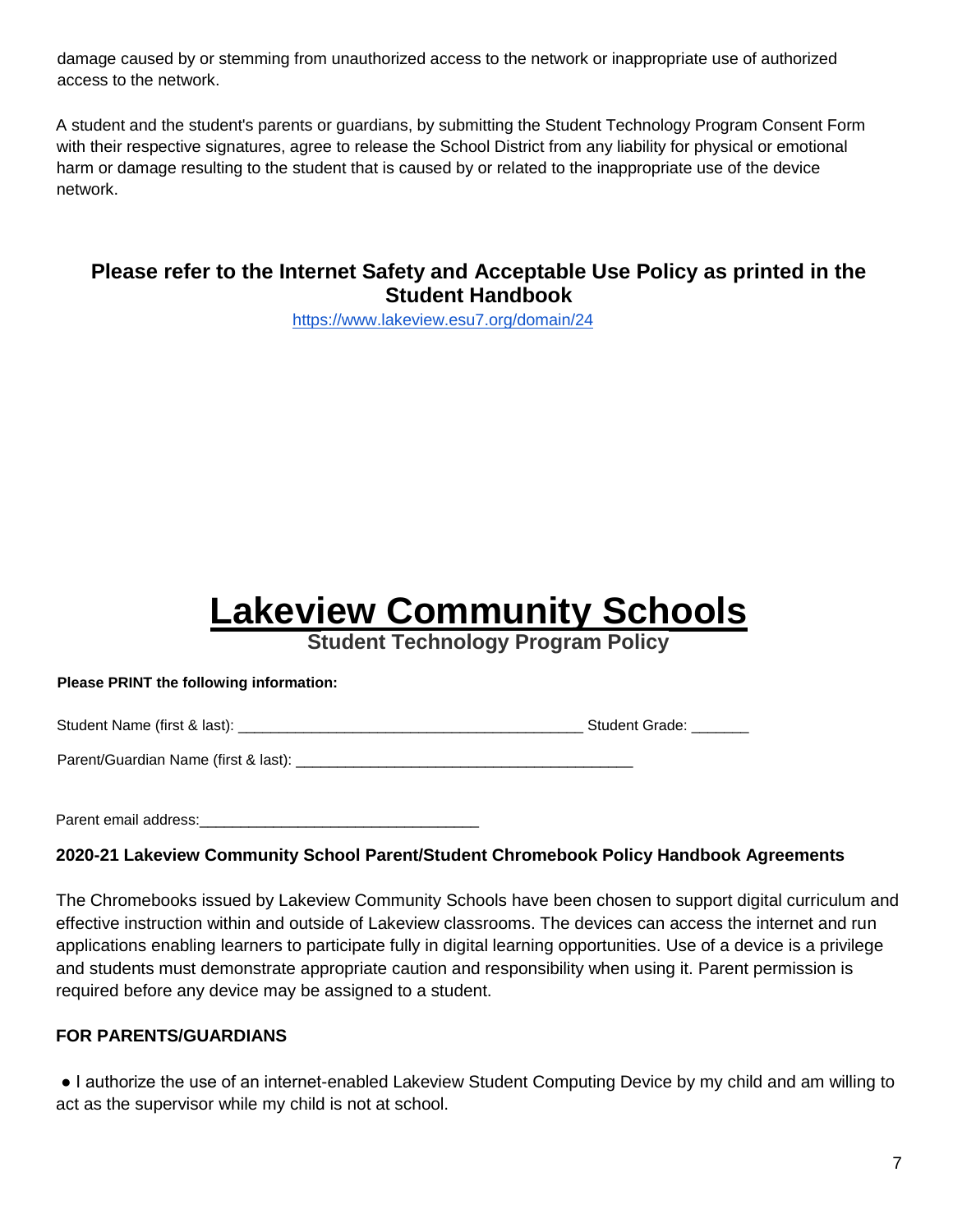● I understand the device is the property of Lakeview and that this Agreement extends to any devices issued by Lakeview to my child.

● I understand that use of the device is a privilege and assert that my child will comply with Lakeview School Board policies, Lakeview Technology Program Policy Handbook and this Agreement.

● I agree to the safe and timely return of the device at any time upon Lakeview request or when it is otherwise due.

● I recognize that Lakeview maintains filtering capability regardless of the host network.

● I understand that Lakeview is not liable for any use or sites accessed or material viewed or downloaded through an outside network or inappropriate network/system access while my child is using the device.

● I grant permission for Lakeview to provide selected information required for my child to use online or other equipment or instructional technology tools approved by Lakeview. I further consent that Lakeview may provide such information on my behalf under the Children's Online Privacy Protection Act, Children's Internet Protection Act, Protection of Pupil Rights Amendment, Family Educational Rights and Privacy Act, and other federal or state law.

● I specifically agree to indemnify and hold Lakeview Community Schools harmless from all liability, damages, claims, costs, expenses or other charges of any kind or nature whatsoever resulting from my child's use of the Lakeview device or from any unauthorized use or content viewed on or downloaded to the device.

**Parent/Guardian Name (printed): Parent Guardian Signature:** Date: Date:

## **FOR STUDENTS**

I will demonstrate digital citizenship by taking care of any Student Computing Device issued to me by Lakeview. I agree to return the device in good condition at the end of my loan period.

**I will....** 

● use Lakeview Student Computing Device to access school assigned content and complete school work in accordance with Lakeview School Board policies and regulations, Lakeview Student Technology Program Policy Handbook, and this agreement

- demonstrate proper care of the device by protecting it from theft, protecting it from moisture or excessive heat, including situations of inclement weather
- bring the device, fully charged, to school each day
- charge the device only with the power cord provided with the device
- make sure that I do not leave my device unsupervised and laying around in potentially dangerous situations
- protect the device from getting damaged and in the event there is damage I will promptly report any damage to the Administration or District Technology Coordinator
- report loss or theft within 24 hours to school Administration or District Technology Coordinator
- only use the camera app in safe situations and will obtain permission from individuals prior to using the device to record them visually or audibly
- keep the device free of any decorative writing, drawing, stickers, paint, tape and decals and will only use appropriate screensavers and backgrounds on my device
- turn over the device to staff upon request
- use the device to access only socially and educationally appropriate materials and websites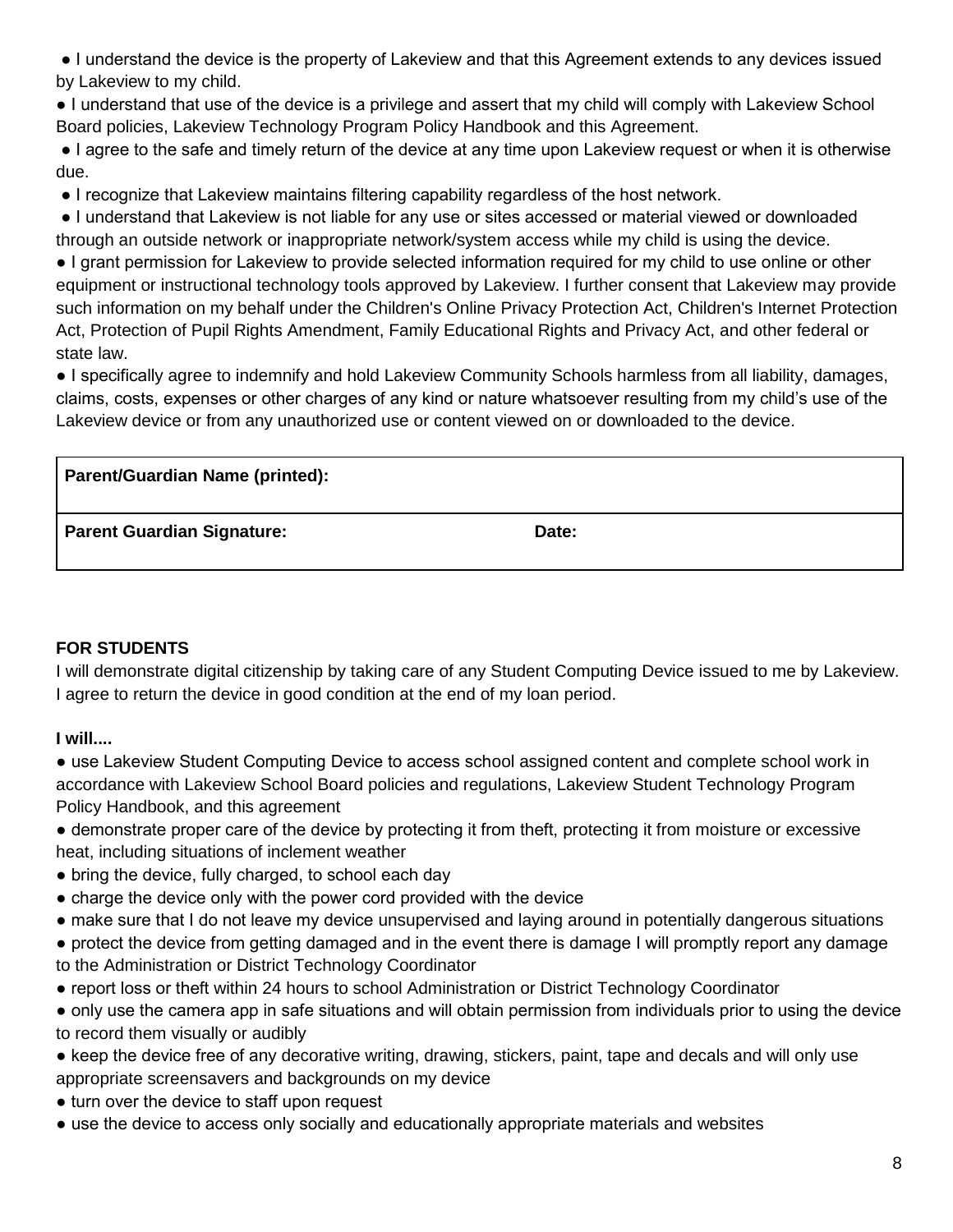● keep my Lakeview username and password private and will only use the school issued email account

### **I will not...**

- throw, drop, or damage the Chromebook in any way
- give the device to another student, friend, or family member for his/her use
- attempt to alter the configuration or user permissions of the device
- remove or copy any of the software applications or management/security utilities
- leave the device unsupervised (on desk, in hall, in car, etc.)
- download copyrighted or proprietary data or material

● try, in any way, to bypass or circumvent the school's internet filtering system by using methods such as internet proxies or VPNs

● order replacement parts for or have anyone other than Lakeview personnel fix the device.

NO EXPECTATION OF PRIVACY Because Lakeview owns the device, students have no expectation of confidentiality or privacy with respect to the device. Lakeview may, without prior notice or consent, log into, view, monitor, and record use of the device and any corresponding technology tools at any time for any reason related to the operations of Lakeview.

| <b>Student Name (printed):</b> |       |
|--------------------------------|-------|
| <b>Student Signature:</b>      | Date: |

### **PARTICIPATION and FEE**

Total cost for participation is \$35.00 per device, per school year. Participation is indicated by and effective upon fee payment at the time of Chromebook checkout. Participation Fees are non-refundable.

We understand that these policies cover the device(s) and accessories the student receives that are property of Lakeview Community Schools described within for one student.

We agree to comply with all stipulations contained within the following policies:

● The Student Technology Program Policy, including the Student Internet and Computer Access Policy found in the Student Handbook on the Lakeview Community Schools webpage.

Please check only ONE box:

We **will** pay the school district's usage fee (\$35) that will allow my child to use the device and accessories on and off school grounds.

We **have** agreed to and signed the attached Free and Reduced waiver that will allow my child to use the device and accessories on and off school grounds. We agree to pay the \$35.00 fee at the time of check out. Once the Free and Reduced status is confirmed your \$35.00 payment will be returned.

By signing this Consent Form, we (parent/guardian, student) agree to review the student handbook, which includes the policies and other rules and regulations of the Lakeview Community Schools. The Student Handbook is located on the Lakeview Community School website at the following address: https://www.lakeview.esu7.org/domain/24